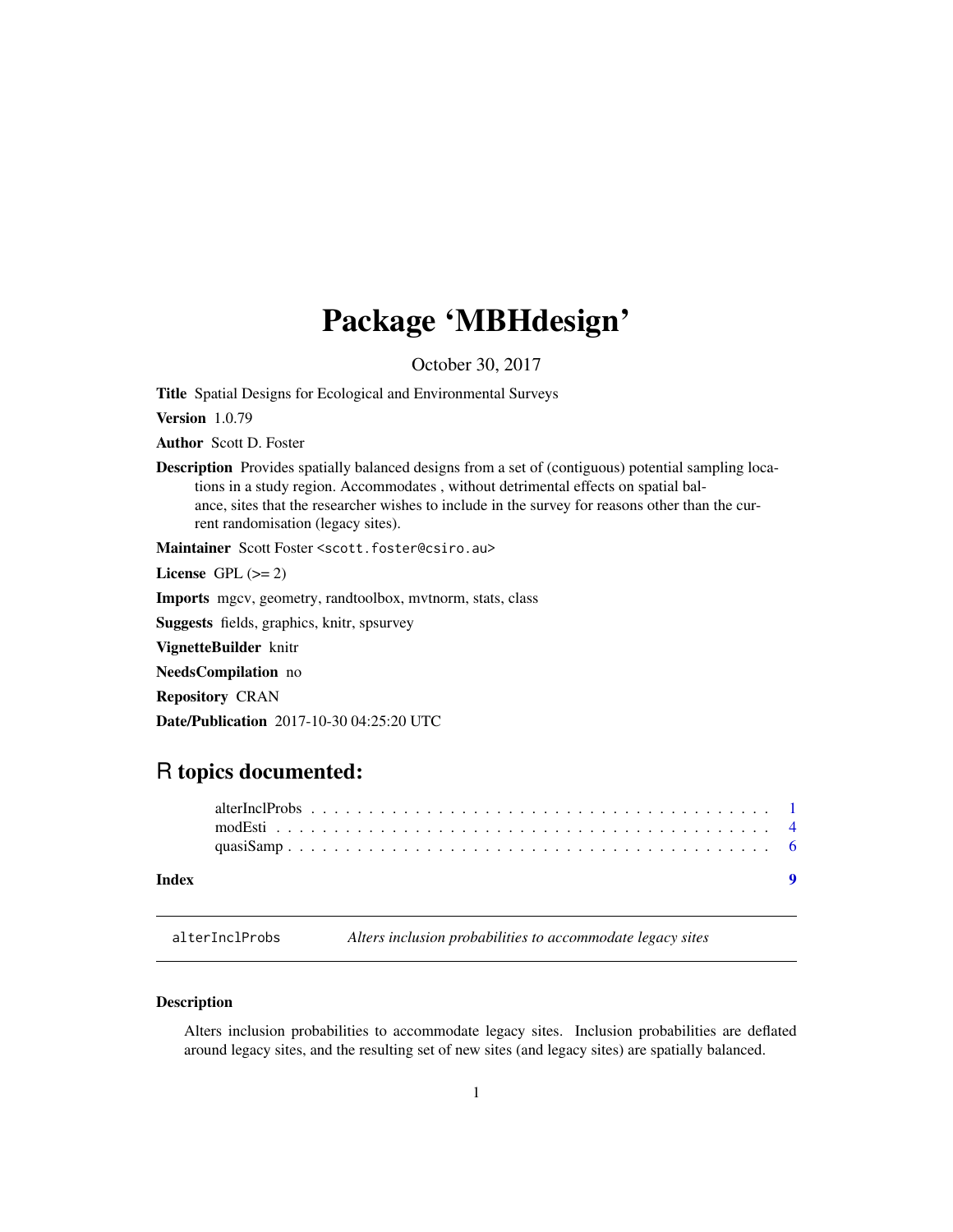#### Usage

alterInclProbs( legacy.sites, potential.sites=NULL, n=NULL, inclusion.probs=NULL, mc.cores=1, sigma=NULL)

#### Arguments

| legacy.sites    | a matix (MxD) matrix of locations of the M legacy sites as points in D dimen-<br>sions. For most applications D=2. Each row gives the location (in space) of one                                                                                                                                                                                                                                                                                    |
|-----------------|-----------------------------------------------------------------------------------------------------------------------------------------------------------------------------------------------------------------------------------------------------------------------------------------------------------------------------------------------------------------------------------------------------------------------------------------------------|
|                 | of the legacy sites.                                                                                                                                                                                                                                                                                                                                                                                                                                |
| potential.sites |                                                                                                                                                                                                                                                                                                                                                                                                                                                     |
|                 | a matrix (NxD) of locations of the N potential sampling sites as points in D<br>dimension. These are the locations from which n are taken as the sample. If<br>NULL (default) a maximum of N=10000 samples are placed on a regular grid<br>within a convex hull defined by the legacy locations. This default may or may<br>not make sense for you (but something has to be the default).                                                           |
| n               | an integer specificying the number of new sites to sample. One of n and inclu-<br>sion.probs needs to be specified, but if both are then n is discarded.                                                                                                                                                                                                                                                                                            |
| inclusion.probs |                                                                                                                                                                                                                                                                                                                                                                                                                                                     |
|                 | a vector specifying the inclusion probability for each of the N sampling sites.<br>This is the probability that each site will be included in the final sample. The<br>sum of inclusion.probs must be the number of new sites required. Locations<br>in inclusion.probs must be ordered the same as the potential sites argument. If<br>NULL (default) equal inclusion probabilities are specified and the number of<br>new sites is taken to be n. |
| mc.cores        | the number of processes to for some of the calculations on (in particular the<br>calculation of distances to legacy sites). See $parLapply(qv)$ in package parallel.                                                                                                                                                                                                                                                                                |
| sigma           | a parameter defining the spatial influence of the legacy sites. Must be positive. It<br>is sigma in the squared exponential decay function, exp(-distanceFromLegacySite^2<br>/ sigma^2). If NULL (default), then it is chosen so that 95 percent of the legacy<br>sites influence is located within the average patch size around a point. This<br>seems like a useful default. See Foster et al. (in prep) for details.                            |

#### Details

The inclusion probabilities are adjusted using a variant of the spatially clustered Poisson sampling method in Grafstrom (2012), which is itself a spatially explicit version of Bondesson and Thorburn (2008). The adjustments here are given in Foster et al. (in prep). Basically, the adjustment is similar to that proposed in Section 3.2 of Grafstrom (2012), that is the inclusion probabilities are updated using the squared loss distance metric (as above). However, the weighting function here is given by the distance times the inclusion probability of the new site.

#### Value

The alterInclProbs function returns a numeric vector containing inclusion probabilities adjusted f

#### Author(s)

Scott D. Foster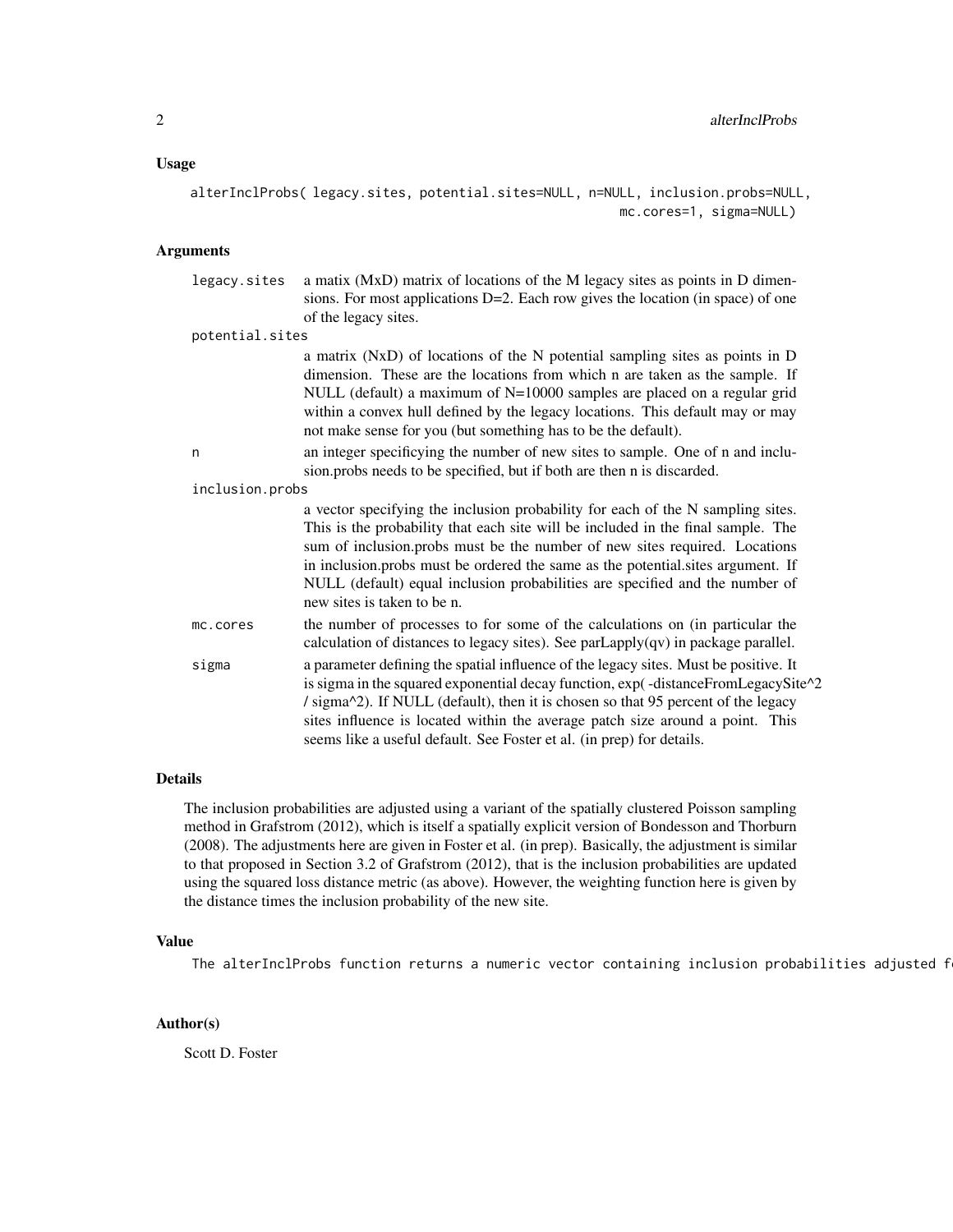#### <span id="page-2-0"></span>alterInclProbs 3

#### References

Bondesson, L. and Thoburn, D. (2008) A List Sequential Sampling Method Suitable for Real-Time Sampling. Scandinavian Journal of Statistics *35*:466–483.

#### Foster, S.D., Hosack, G.R., Lawrence, E., Przeslawski, R., Hedge,P., Caley, M.J., Barrett, N.S., Williams, A., Li, J., Ly NA–NA DOI: 10.1111/2041-210X.12782

Grafstrom, A. (2012) Spatially correlated Poisson sampling. Journal of Statistical Plannind and Inference *142*:139–147.

#### See Also

[quasiSamp](#page-5-1), [modEsti](#page-3-1)

#### Examples

```
#big plane today
set.seed(747)
#the number of potential sampling locations
N < -100^2#number of samples
n < -27#number of legacy sites
nLegacy <- 3
#the grid
X <- as.matrix( expand.grid( 1:sqrt( N), 1:sqrt(N)) / sqrt(N) - 1/(2*sqrt(N)))
#the inclusion probabiltiies with gradient according to non-linear function of X[,1]
p \le -1 - exp(-X[, 1])#standardise to get n samples
p \le -n * p / sum(p)#randomly choose legacy sites
legacySites <- sample( 1:N, nLegacy, prob=p)
#alter inclusion probabilities
p2 <- alterInclProbs( legacy.sites=X[legacySites,], potential.sites=X, inclusion.probs=p)
if( requireNamespace( "graphics", quietly = TRUE)) {
  #plotting up old and new inclusion probabilities
  par( mfrow=c(1,2))
  graphics::image( x=unique( X[,1]), y=unique( X[,2]),
    z=matrix( p, nrow=sqrt(nrow(X)), ncol=sqrt(nrow( X))),
    main="Undadjusted Inclusion Probabilities", ylab="y", xlab="x")
  graphics::image( x=unique( X[,1]), y=unique( X[,2]),
    z=matrix( p2, nrow=sqrt(nrow(X)), ncol=sqrt(nrow( X))),
    main="Adjusted Inclusion Probabilities", ylab="y", xlab="x")
  points( X[legacySites,], pch=20, col=1)
}
#tidy
rm( N, n, nLegacy, X, p, legacySites, p2)
```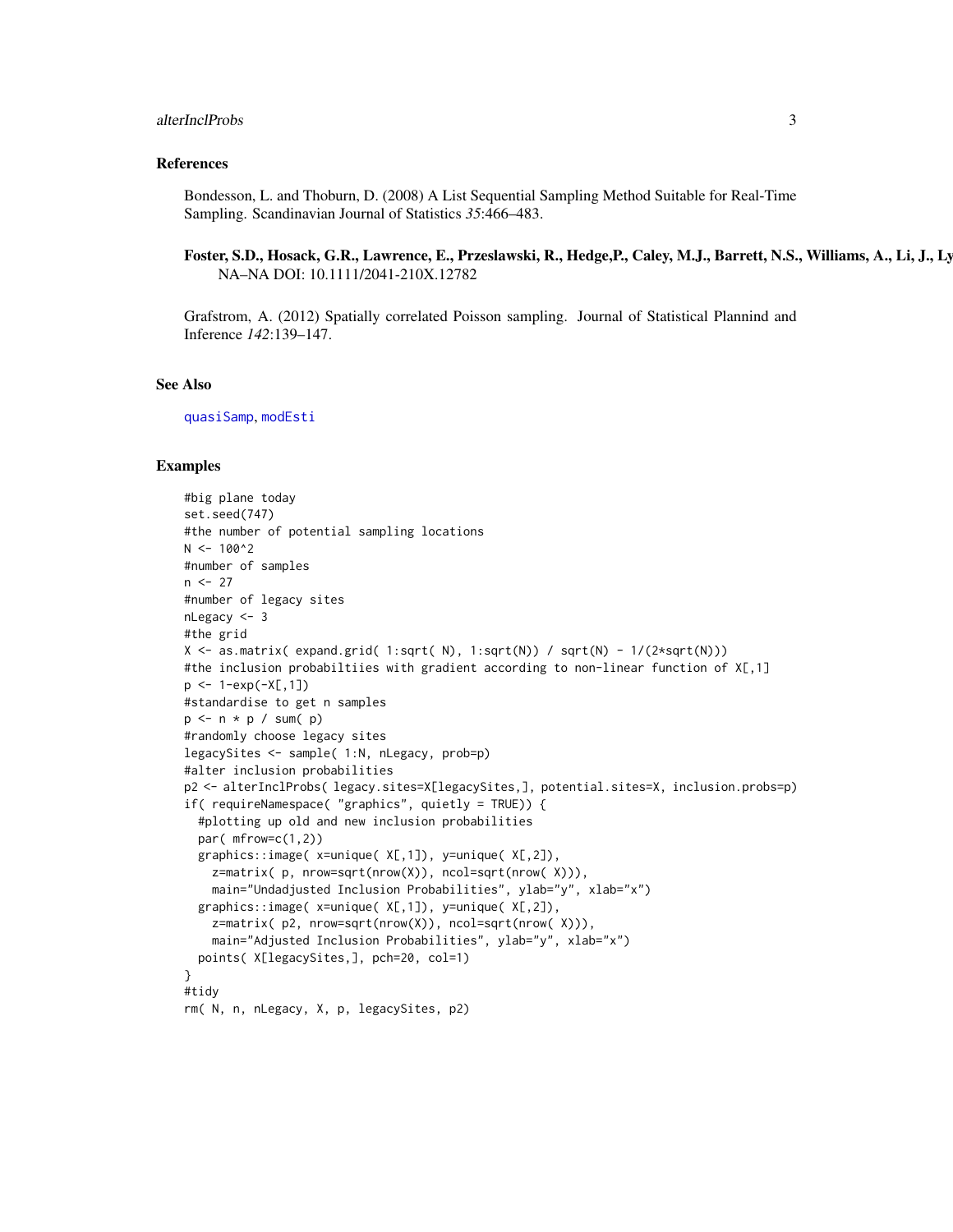<span id="page-3-1"></span><span id="page-3-0"></span>

#### Description

For a given survey design in any number of dimensions, calculate the mean prediction (plus SE plus 95% CI) for the area.

#### Usage

```
modEsti( y, locations, includeLegacyLocation=TRUE, legacyIDs=NULL, predPts=NULL,
                        family=gaussian(), offset=rep(0,length(y)), control=list())
```
#### Arguments

| y                     | a numeric vector of all observations (at new sites and legacy sites) collected in<br>the survey                                                                                                                                                                                                                                                                                                                                                   |
|-----------------------|---------------------------------------------------------------------------------------------------------------------------------------------------------------------------------------------------------------------------------------------------------------------------------------------------------------------------------------------------------------------------------------------------------------------------------------------------|
| locations             | a matrix (or something that can be coerced) containing the set of locations where<br>observations were collected. Note that nrow( $locations$ ) = length( $y$ ).                                                                                                                                                                                                                                                                                  |
| includeLegacyLocation |                                                                                                                                                                                                                                                                                                                                                                                                                                                   |
|                       | a boolean indicating whether an extra term should be included into the model<br>that corresponds to distance from legacy sites. See Foster et al (in review) for<br>details. If TRUE (default) the extra term is included. If FALSE (so that model<br>is purely spatial), then the extra term is discarded.                                                                                                                                       |
| legacyIDs             | the indexes, for the rows of y and locations, that correspond to legacy sites. For<br>example, if the first, third and sixth rows were legacy sites in y and locations,<br>then legacyIDs would be $c(1,3,6)$ .                                                                                                                                                                                                                                   |
| predPts               | A data.frame (or something that can be coerced to a data.frame) containing set<br>of points to do the predictions at. Typically predPts is a dense grid (or similar) of<br>points over the spatial area of interest. Note that the number of columns defines<br>the number of dimensions. Do not include surplus variables in extra columns. If<br>NULL (default), then a dense grid within the convex hull bounding "locations"<br>will be used. |
| family                | A family object giving the distribution of the data. Default is gaussian() but<br>other sensible choices in ecology include nb(link="log") and binomial().<br>For more details see ?family.mgcv from the mgcv package.                                                                                                                                                                                                                            |
| offset                | A numeric vector of length equal to "length(y)". This gives any offset to the<br>linear predictor of the model.                                                                                                                                                                                                                                                                                                                                   |
| control               | A list of control parameters (see details)                                                                                                                                                                                                                                                                                                                                                                                                        |
|                       |                                                                                                                                                                                                                                                                                                                                                                                                                                                   |

#### Details

This function works by fitting a generalised additive model (see gam()), predicting at the points predPts, and then averaging. Well, that is the general idea. The actual implementation uses a Monte Carlo routine to account for parameter uncertainty. This is done mirroring the helpfile of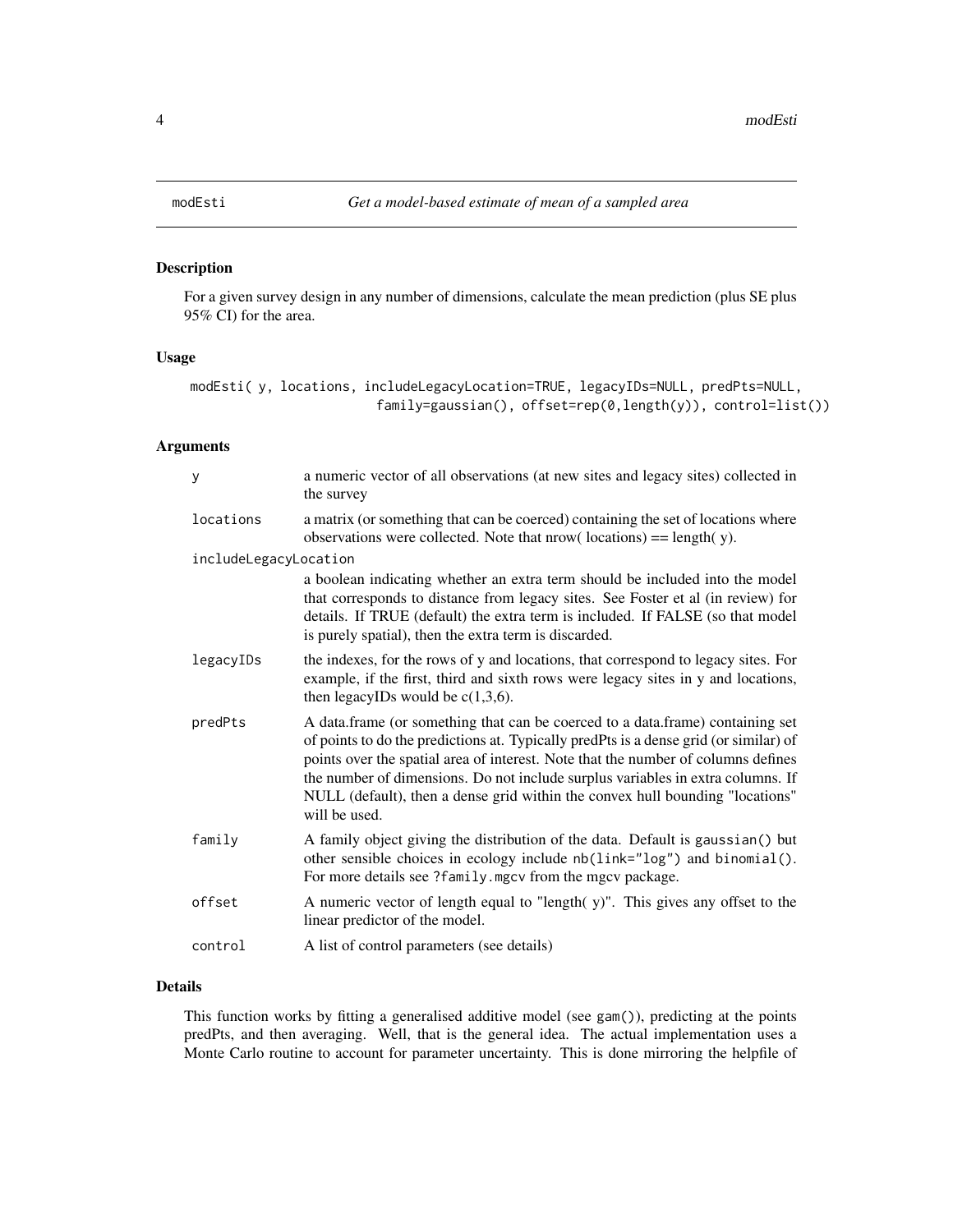#### <span id="page-4-0"></span>modEsti 5

predict.gam. Basically, lots of sets of parameters are drawn from the parameters (asymptotic) distribution and then predictions are made for each draw. The overall estimate is then the mean (over parameter draws) of the mean (over prediction locations) of the prediction. Standard errors and confidence intervals are likewise calculated.

The control list contains elements with names:

- k the number of knot points used in each dimension of locations
- N the number of prediction points (in each dimension) for the grid, argument not used if "predPts!=NULL"
- B the number of bootstrap samples to take of the parameter estimates

mc.cores the number of computer cores to spread the calculation of distances over (only used if includeLegacyLocation==TRUE)

#### Value

A list of three elements: 1) a point prediction of mean, 2) standard error of mean (obtained by parametric bootstrap), and 3) 95% confidence interval of the mean.

#### Author(s)

Scott D. Foster

#### References

Foster, S.D., Hosack, G.R., Lawrence, E., Przeslawski, R., Hedge,P., Caley, M.J., Barrett, N.S., Williams, A., Li, J., Ly NA–NA DOI: 10.1111/2041-210X.12782

#### See Also

[quasiSamp](#page-5-1), [alterInclProbs](#page-0-1), and total.est from the spsurvey package. The total.est function provides design-based estimation of both mean and variance.

#### Examples

```
#set up design parameters
#taken from the example in alterInclProbs()
#big plane today
set.seed(747)
#the number of potential sampling locations
N < -100^2#number of samples
n < -27#number of legacy sites
nLegacy <- 3
#the grid
X \leq -as.matrix( expand.grid( 1:sqrt( N), 1:sqrt(N)) / sqrt(N) - 1/(2*sqrt(N)))
#the inclusion probabiltiies with gradient according to non-linear function of X[,1]
p \le -1 - exp(-X[, 1])#standardise to get n samples
p \le -n * p / sum(p)#randomly choose legacy sites
```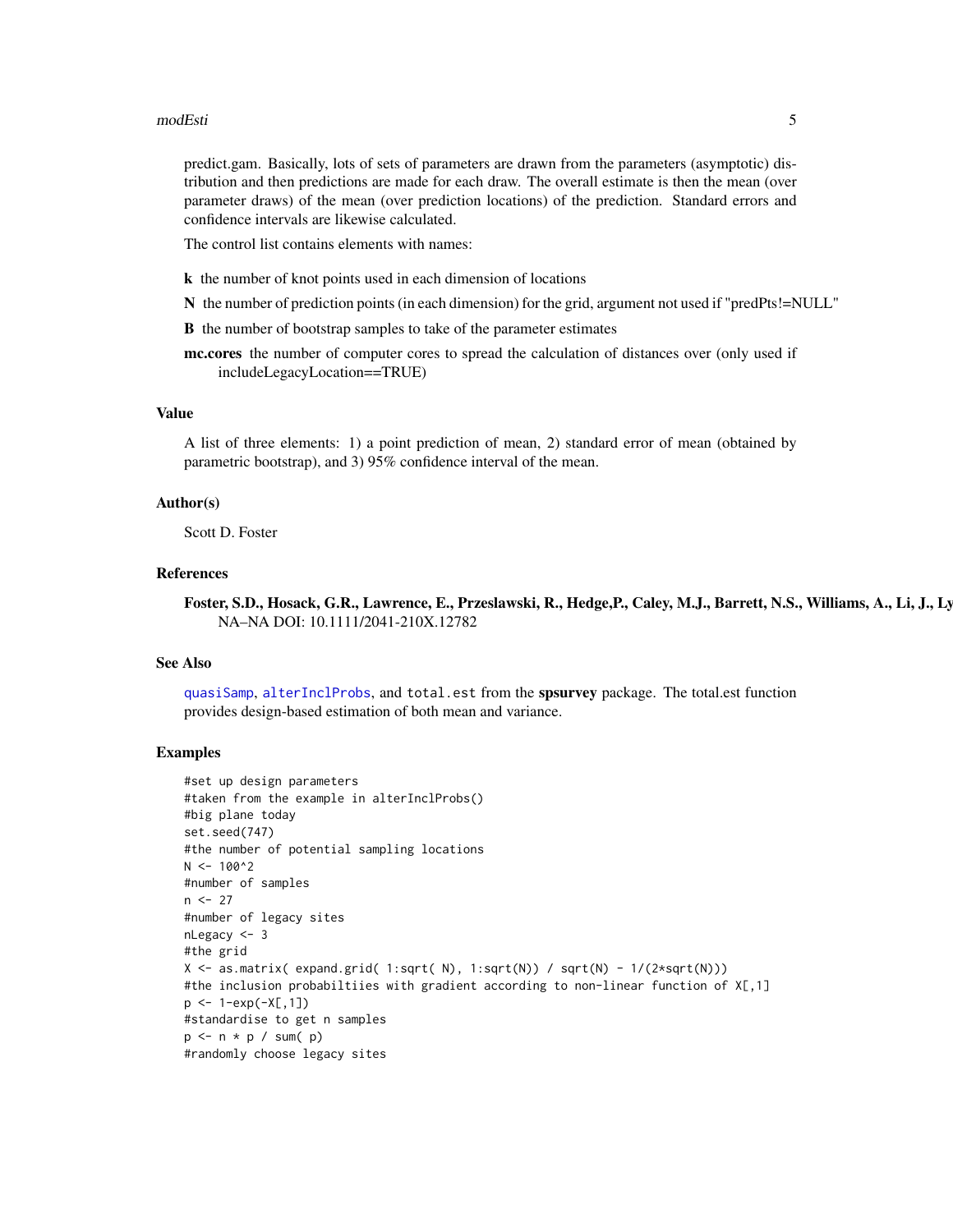```
legacySites <- sample( 1:N, nLegacy, prob=p)
#alter inclusion probabilities for legacy sites
p2 <- alterInclProbs( legacy.sites=X[legacySites,], potential.sites=X, inclusion.probs=p)
#get the sample
samp <- quasiSamp( n=n, dimension=2, potential.sites=X, inclusion.probs=p2)
samp <- rbind( cbind( X[legacySites,], inclusion.probabilities=NA, ID=NA), samp)
#generate some fake data
samp$outcomes <- rnorm( nrow( samp))
#get the estimate
esti <- modEsti( y=samp$outcomes, locations=samp[,1:2], includeLegacyLocation=TRUE,
 legacyIDs=1:3, predPts=NULL, family=gaussian(), control=list(mc.cores=2, B=100))
#in real applications the number of bootstrap samples (B) should be larger
print( esti)
#tidy
rm( esti, legacySites, n, N, nLegacy, p, p2, samp, X)
```
<span id="page-5-1"></span>quasiSamp *Generates a spatial design using Quasi-random numbers*

#### Description

Generates a spatially balanced design for given inclusion probabilities over a grid of potential sampling locations

#### Usage

quasiSamp( n, dimension=2, study.area=NULL, potential.sites=NULL, inclusion.probs=NULL, randStartType=2, nSampsToConsider=5000)

#### Arguments

| n               | the number of samples to take                                                                                                                                                                                                                                                                                                                                                                                                                                                         |
|-----------------|---------------------------------------------------------------------------------------------------------------------------------------------------------------------------------------------------------------------------------------------------------------------------------------------------------------------------------------------------------------------------------------------------------------------------------------------------------------------------------------|
| dimension       | the number of dimensions that the samples are located in. Equal to 2 for areal<br>sampling. Care should be taken with large dimensions as:1) the number of po-<br>tential sampling sites needed for effective coverage starts to explode (curse of<br>dimensionality); and 2) the well-spaced behaviour of the Halton sequence starts<br>to deteriorate (but this requires very very many dimensions to be problematic –<br>included as a warning here for largely academic reasons). |
| study.area      | a numeric matrix with dimension columns. This defines the sampling area from<br>where the sites are selected (each row defines a vertex of the sampling area). If<br>NULL (default), the study area is defined to be the smallest (hyper-)rectangle<br>that bounds the potential sites. If potential sites is also NULL (default), then<br>the study area is taken to be the unit (hyper-)square. This argument is closely<br>related to potential sites.                             |
| potential.sites |                                                                                                                                                                                                                                                                                                                                                                                                                                                                                       |
|                 |                                                                                                                                                                                                                                                                                                                                                                                                                                                                                       |

a matrix (of size Nxdimension) of the spatial coordinates of the N sampling locations, of which n«N are taken as the sample. If NULL (default) N=10000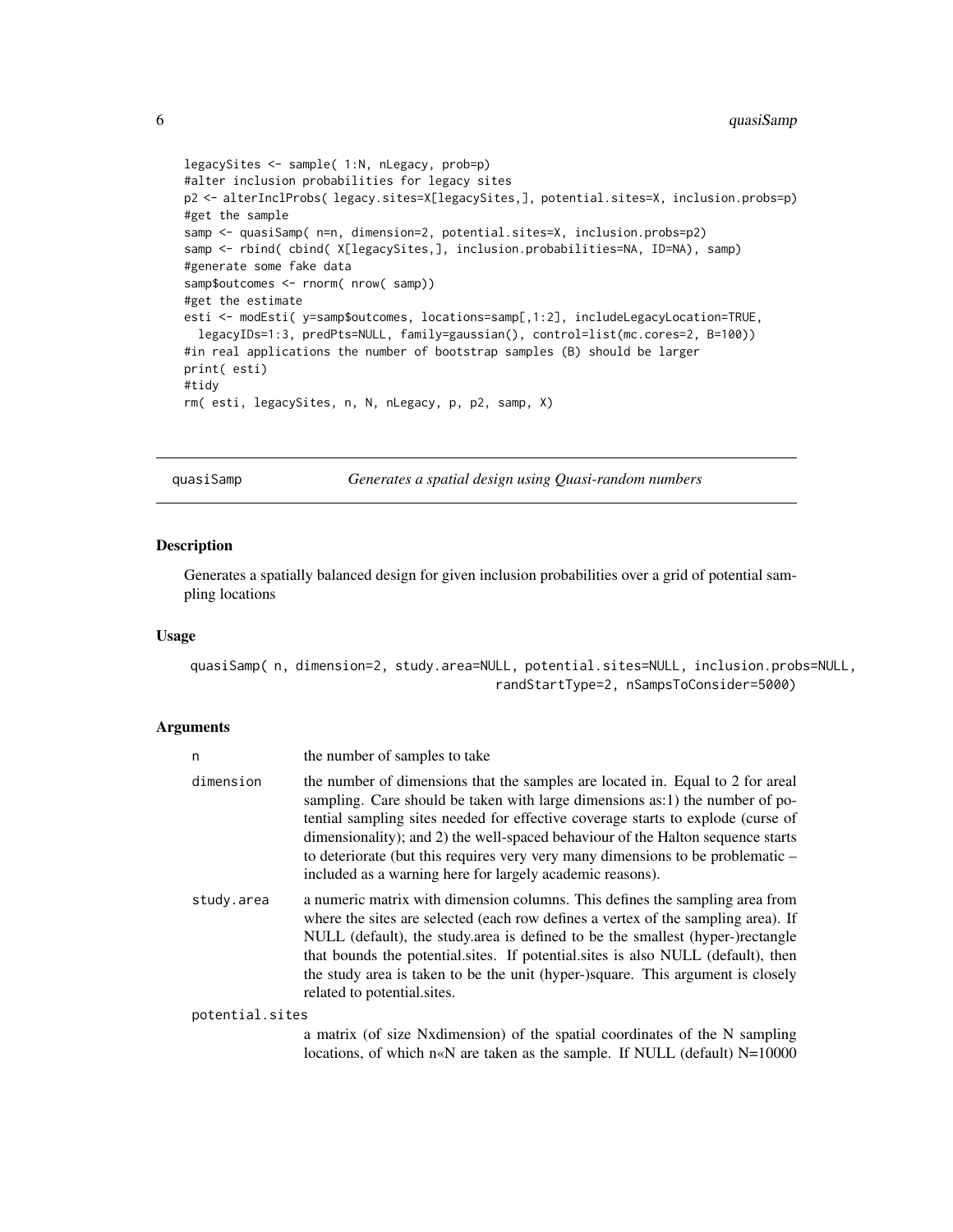#### <span id="page-6-0"></span> $quasi$ Samp $\qquad \qquad \qquad \qquad$

samples are placed on a regular grid. If study.area is defined, then this grid is over the smallest bounding (hyper-)rectangle for the study.area. If study.area is NULL, the grid is over the unit (hyper-)square.

#### inclusion.probs

a vector specifying the inclusion probability for each of the N potential sampling sites. This is the probability that each site will be included in the final sample. Locations are ordered the same as the potential.sites argument. If NULL (default) equal inclusion probabilities are specified.

randStartType the type of random start Halton sequence to use. The choices are 2 (default) as described in Robertson et al (2013), and 1 which is a mis-interpretation of that method (constrained so that the size of the skip in each dimension is equal). Note that randStartType=1 is used in Foster et al (2017).

nSampsToConsider

the total number of samples to consider in the BAS step (rejection sampling). The default is 5000, which means that 5000 halton numbers are drawn and then thinned according to the inclusion probabilities. You may want to increase this number if your inclusion probabilities are extremely unbalanced or if the number of samples required is close to 5000. Reduce if you want the code to run quicker and are confident that a sample will be found using less.

#### Details

This function is an implementation of the balanced adaptive sampling (BAS) designs presented in Robertson et al. (2013), which forms the basis for the methods in Foster et al (in review). The BAS approach uses Halton sequences of quasi-random numbers, which are evenly spread over space, as the basis for generating spatially balanced designs. In this implementation, we requrie that the inclusion probabilities be given as points in space and the BAS design is the set of these points that lie closest to a continuous-space Halton sequence. Computational speed has been rudimentily optimised, but (of course) it could be done better – like coding outside of R, for example.

#### Value

The quasiSamp function returns a matrix of (dimension+2) columns. The first columns (of number dim

#### Author(s)

Scott D. Foster

#### References

Robertson, B. L., Brown, J. A., McDonald, T. and Jaksons, P. (2013) BAS Balanced Acceptance Sampling of Natural Resources. Biometrics *69*: 776–784 DOI: 10.1111/biom.12059

#### Foster, S.D., Hosack, G.R., Lawrence, E., Przeslawski, R., Hedge,P., Caley, M.J., Barrett, N.S., Williams, A., Li, J., Ly NA–NA DOI: 10.1111/2041-210X.12782

#### See Also

[alterInclProbs](#page-0-1), [modEsti](#page-3-1)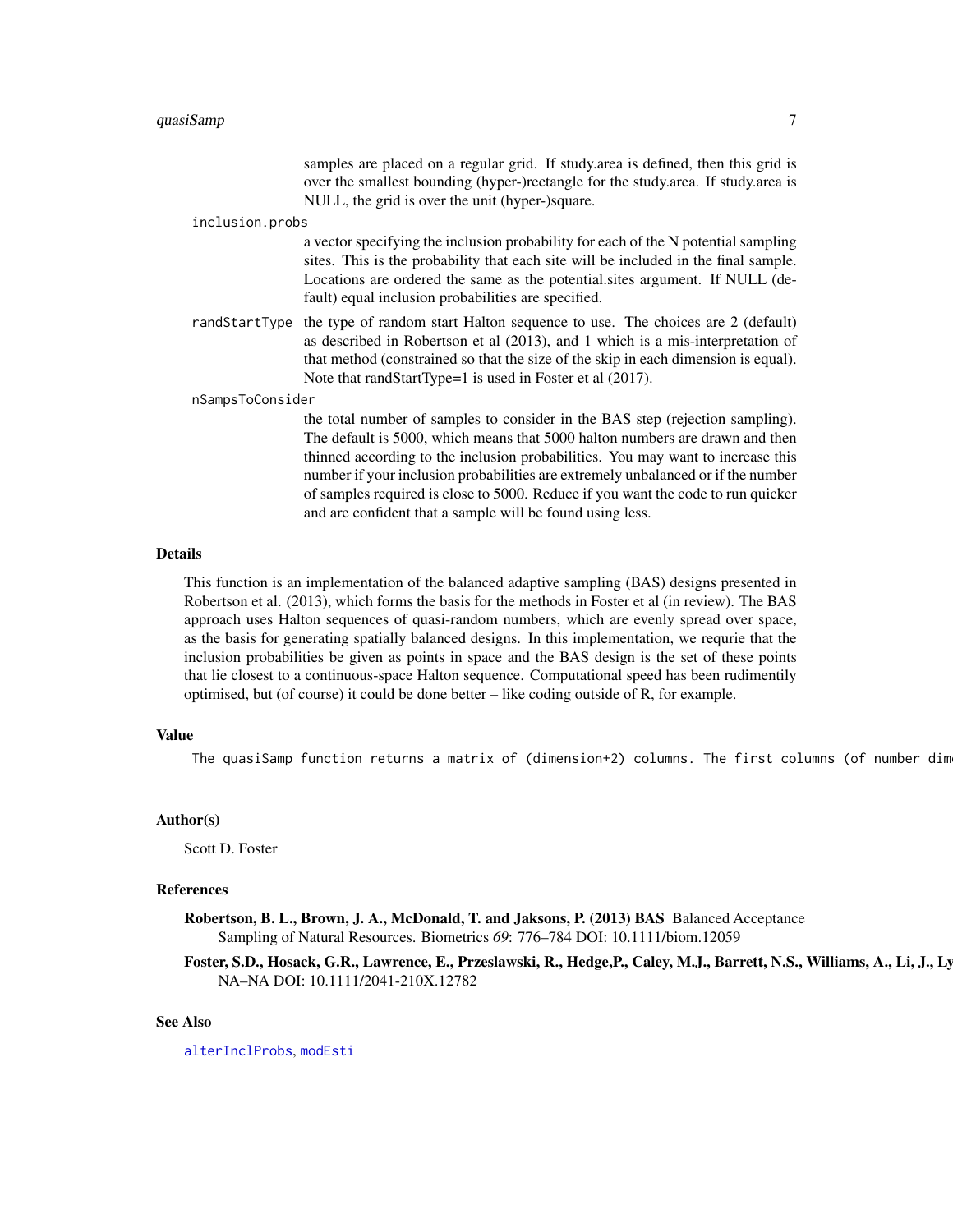#### Examples

```
#generate samples on a 100 x 100 grid
#jet plane
set.seed(707)
#the number of potential sampling locations
N < -100^2#number of samples
n < -10#the grid on unit square
X \leq -as.matrix( expand.grid( 1:sqrt( N), 1:sqrt(N)) / sqrt(N) - 1/(2*sqrt(N)))
#the inclusion probabiltiies with gradient according to non-linear function of X[,1]
p \leftarrow 1 - exp(-X[, 1])#standardise to get n samples
p \leftarrow n * p / sum(p)#get the sample
samp <- quasiSamp( n=n, dimension=2, potential.sites=X, inclusion.probs=p)
par(mfrow=c(1,3))
plot( samp[,1:2], main="n=10")
#now let's get sillier
n < -250#get the sample
samp <- quasiSamp( n=n, dimension=2, potential.sites=X, inclusion.probs=p)
plot( samp[,1:2], main="n=250")
#silly or sublime?
n < -1000#get the sample
samp <- quasiSamp( n=n, dimension=2, potential.sites=X, inclusion.probs=p, nSampsToConsider=5000)
plot( samp[,1:2], main="n=1000")
#I'm sure that you get the idea now.
#tidy
rm( N, n, X, p, samp)
```